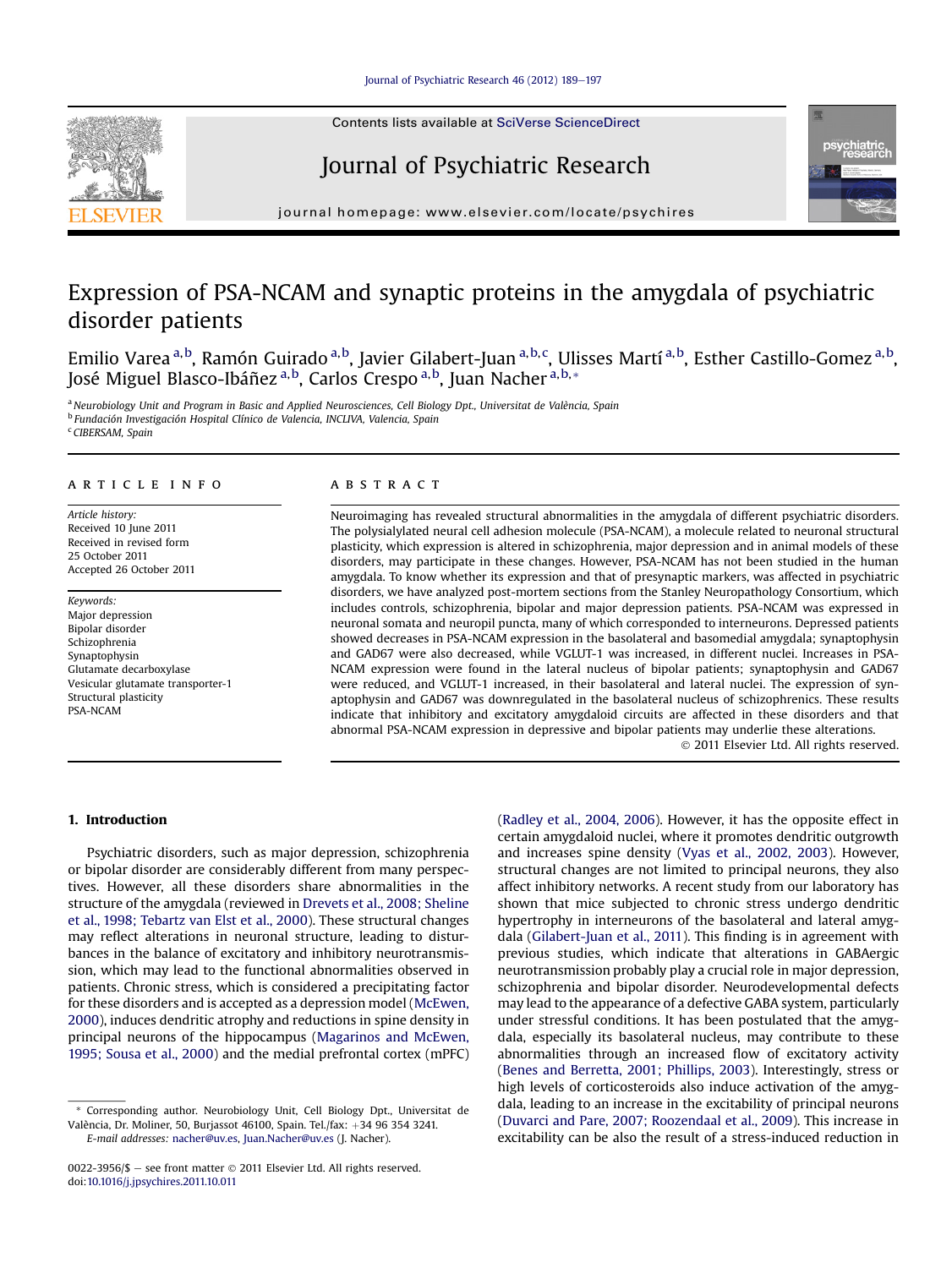inhibitory neurotransmission, which has also been reported in the amygdala (see Davis et al., 1994) for review.

The amygdaloid complex plays a critical role in the recognition and the response to emotional stimuli, including fear and anxiety (Adolphs et al., 1995; Cahill and McGaugh, 1998; Davis et al., 1994; LeDoux, 2000), which are abnormal in subjects suffering from these disorders. In addition, the amygdala is intimately connected to regions, such as the frontal lobe, which are involved in many psychiatric disorders, thereby influencing the storage and processing of these stimuli in cortical areas (Amaral and Insausti, 1992; McDonald, 1998). Consequently, structural alterations in amygdaloid regions may lead to dysfunction of other key neuronal systems implicated in affective and behavioral regulation. In fact, several studies have reported changes in the volume of the amygdala in psychiatric patients, which probably reflect structural plasticity of amygdaloid neurons (reviewed in Drevets et al., 2008; Sheline et al., 1998; Tebartz van Elst et al., 2000).

Structural changes in neurons are likely to be mediated by the expression of cytoskeletal proteins and cell adhesion molecules. In this regard, one of the molecules that has received more attention in recent years is the polysialylated form of the neural cell adhesion molecule (PSA-NCAM). NCAM can incorporate long chains of polysialic acid, which confer it anti-adhesive properties and, consequently, allow neurons to participate in plastic events, such as neurite outgrowth (Zhang et al., 1992) or synaptic reorganization (Seki and Rutishauser, 1998). In adult mammals, this molecule is expressed in cerebral regions where neuronal structural plasticity has been described, some of which are also involved in the pathogenesis of mental disorders: such as the mPFC (Varea et al., 2005, 2007a) or the hippocampus (Seki and Arai, 1991, 1993; Ni Dhuill et al., 1999). The study of different cortical regions of adult rats (Gilabert-Juan et al., 2011; Varea et al., 2005) and humans (Varea et al., 2007c) has shown that most PSA-NCAM expression is associated to interneuronal structures, suggesting that this molecule is involved in the plasticity of inhibitory networks. Abundant PSA-NCAM expression has also been described in the amygdala of adult rats (Nacher et al., 2002a) and mice (Nacher et al., 2010), where it is also expressed by interneurons (Gilabert-Juan et al., 2011). The presence of PSA-NCAM immunoreactive cells has also been described, with less detail, in non-human primates (Bernier et al., 2002). However, there is no data on the PSA-NCAM expression pattern or on the neurochemical phenotype of the elements expressing this molecule in the amygdala of adult humans.

Studies in adult rats have shown that changes in the levels of PSA-NCAM expression occur in parallel to the structural remodeling of neurons in the amygdala, mPFC and the hippocampus after chronic stress or chronic antidepressant treatment. Particularly in the amygdala, PSA-NCAM expression is downregulated after chronic stress (Cordero et al., 2005), as well as after chronic treatment with the antidepressant fluoxetine (Varea et al., 2007b), and these decreases are accompanied by parallel reductions in the expression of synaptic markers (Varea et al., 2007b). Moreover, some lines of evidence involve amygdaloid NCAM and PSA-NCAM expression with the synaptic plasticity associated with emotional learning: Mice with a targeted disruption of the NCAM gene display strong deficits in an amygdala-dependent learning task, the auditory fear conditioning (Stork et al., 2000), and this same task induces an increment in PSA-NCAM expression in the amygdala of rats (Markram et al., 2007).

Given its involvement in neuronal structural plasticity (Gascon et al., 2007; Rutishauser, 2008; Sandi, 2004), its abundant expression in the rodent amygdala (Cordero et al., 2005; Nacher et al., 2002a, 2010) and its modulation by aversive experiences and antidepressant treatment (Cordero et al., 2005; Guirado et al., 2009; Varea et al., 2007a,b), PSA-NCAM may mediate the structural changes observed in the amygdala of patients suffering from different mental disorders, particularly those affecting inhibitory neuronal networks. Moreover, as it has been observed in rodents (Castillo-Gomez et al., 2008; Varea et al., 2007b), changes in PSA-NCAM expression may occur in parallel to those in synaptic proteins and may indicate the presence of synaptic remodeling. It is specially interesting to investigate the impact of major depression, schizophrenia and bipolar disorder on the expression of proteins related to inhibitory networks, since several lines of evidence indicate that GABAergic neurotransmission plays an important role in these psychiatric disorders. Consequently, using immunohistochemistry, we have analyzed the expression of PSA-NCAM and that of synaptophysin (SYN), vesicular glutamate transporter type 1 (VGLUT-1) and glutamic acid decarboxylase-67 (GAD67), markers of generic, excitatory and inhibitory synapses respectively, in different amygdaloid nuclei from post-mortem samples of the Stanley Foundation Neuropathology Consortium, which includes tissue from control, schizophrenia, major depression and bipolar disorder patients. In order to study the neurochemical phenotype of neuropil elements and somata expressing PSA-NCAM in the human amygdala, we have also performed fluorescence immunohistochemistry and confocal analysis using antibodies against synaptophysin, glutamic acid decarboxylase (GAD67),  $Ca^{2}$ +/ calmodulin dependent protein kinase II (CAMKII) a marker of excitatory neurons, and NeuN a marker of mature neurons.

#### 2. Material and methods

#### 2.1. Samples and histological processing

Frozen,  $14 \mu m$  thick coronal sections containing the basolateral complex of the caudal amygdala were obtained from the Stanley Foundation Neuropathology Consortium. Five adjacent sections were obtained from similar rostrocaudal levels of the amygdala from 60 individuals divided into four groups ( $n = 15$ ): normal control subjects and patients with bipolar disorder, major depression without psychotic features and schizophrenia. Diagnoses were made according to Diagnostic and Statistical Manual of Mental Disorders (DSM)-IV criteria. Group demographic summaries are described in Table 1. All brains underwent clinical neuropathological examination by two neuropathologists, none demonstrated evidence of neurodegenerative changes or other pathological lesions.

Sections were thawed and immediately fixed by immersion in a solution of paraformaldehyde 2.5% in a lysine-phosphate buffer, pH 7.4 for 20 min at room temperature. The lysine-phosphate buffer was prepared 1:1 from a solution of phosphate buffer 0.1 M pH 7.4 (PB) and a solution 0.2 M of lysine adjusted to pH 7.4 using a solution of  $Na<sub>2</sub>HPO<sub>4</sub>$  0.1 M. The buffer was mixed with a concentrated solution of paraformaldehyde 3:1 and 0.214 g of sodium peryodate was added for each 100 ml just before use. After fixation, sections were washed in PB and processed immediately for immunohistochemistry. All the sections studied passed through the procedures simultaneously, to minimize any difference from histochemical and immunohistochemical protocols themselves.

Additional sections from human control amygdala were obtained from frozen samples from the Neurological Tissues Bank of the University of Barcelona and were used for the characterization of the neurochemical phenotype of PSA-NCAM expressing somata and puncta. Samples were obtained from five subjects without any neurological abnormality, the average age was 59.6 years  $(42-74)$ and the average time post-mortem before freezing the samples was 8.5 h (3.5 to 17.5). The tissue was thawed and fixed by immersion in the same fixative solution described above. After fixation, samples were washed using PB and 50  $\mu$ m sections were obtained using a vibratome. Sections were then postfixed in the same solution for